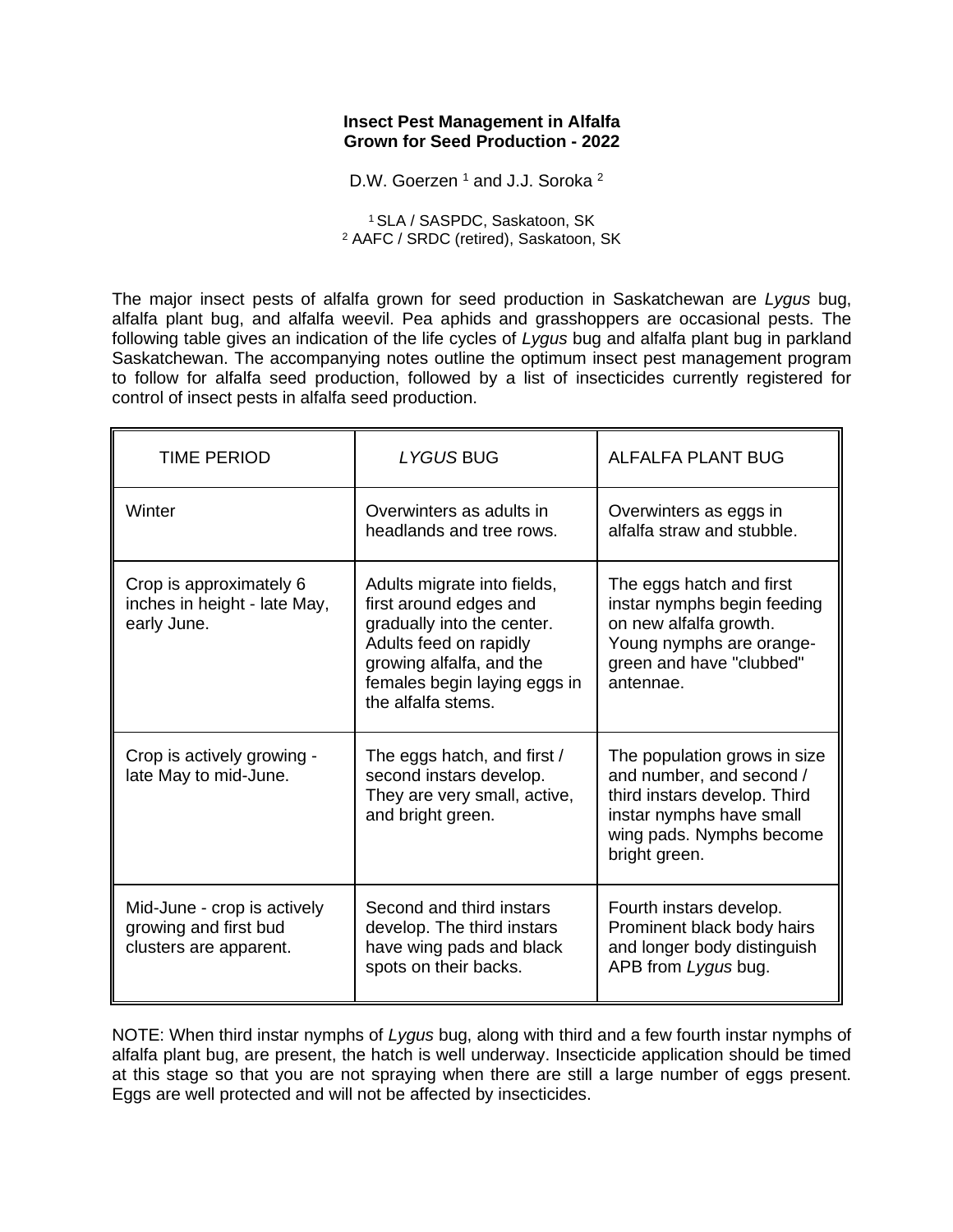| <b>TIME PERIOD</b>                                        | LYGUS BUG                                                                                                                                                                                    | <b>ALFALFA PLANT BUG</b>                                                                                                                                                                                                                                              |
|-----------------------------------------------------------|----------------------------------------------------------------------------------------------------------------------------------------------------------------------------------------------|-----------------------------------------------------------------------------------------------------------------------------------------------------------------------------------------------------------------------------------------------------------------------|
| Mid to late June - buds and<br>early flowers are present. | Third, fourth and fifth instars<br>are present in increasing<br>numbers, and the old adults<br>decrease in number.                                                                           | Fourth and fifth instars and<br>new adults are present in<br>increasing numbers.                                                                                                                                                                                      |
| Early July                                                | New adults appear. They are<br>lighter in colour and newer-<br>looking than the old adults.                                                                                                  | New adults mate and the<br>females begin egg-laying.<br>The adults disperse.                                                                                                                                                                                          |
| Early - mid July                                          | New adults mate and some<br>females lay eggs, while<br>others begin physiologically<br>preparing for the winter.<br>Lygus of all stages are still<br>present, but nymph numbers<br>decrease. | The adults gradually<br>disappear from the fields.                                                                                                                                                                                                                    |
| Late July - early August                                  | A second hatch may occur<br>and new young nymphs<br>appear, progressing to later<br>instars if climate and weather<br>allow. Monitor this<br>population.                                     | A second hatch of APB has<br>occurred once in the last<br>several decades in central<br>Saskatchewan. Areas in<br>southern Saskatchewan<br>may be more likely to<br>experience this second<br>hatch. Hot, early summers<br>are key in watching for a<br>second hatch. |
| Mid - late August                                         | Migration of adults into late<br>seed fields may cause a<br>rapid climb in numbers and<br>excessive damage to green<br>seed in late August and<br>September.                                 |                                                                                                                                                                                                                                                                       |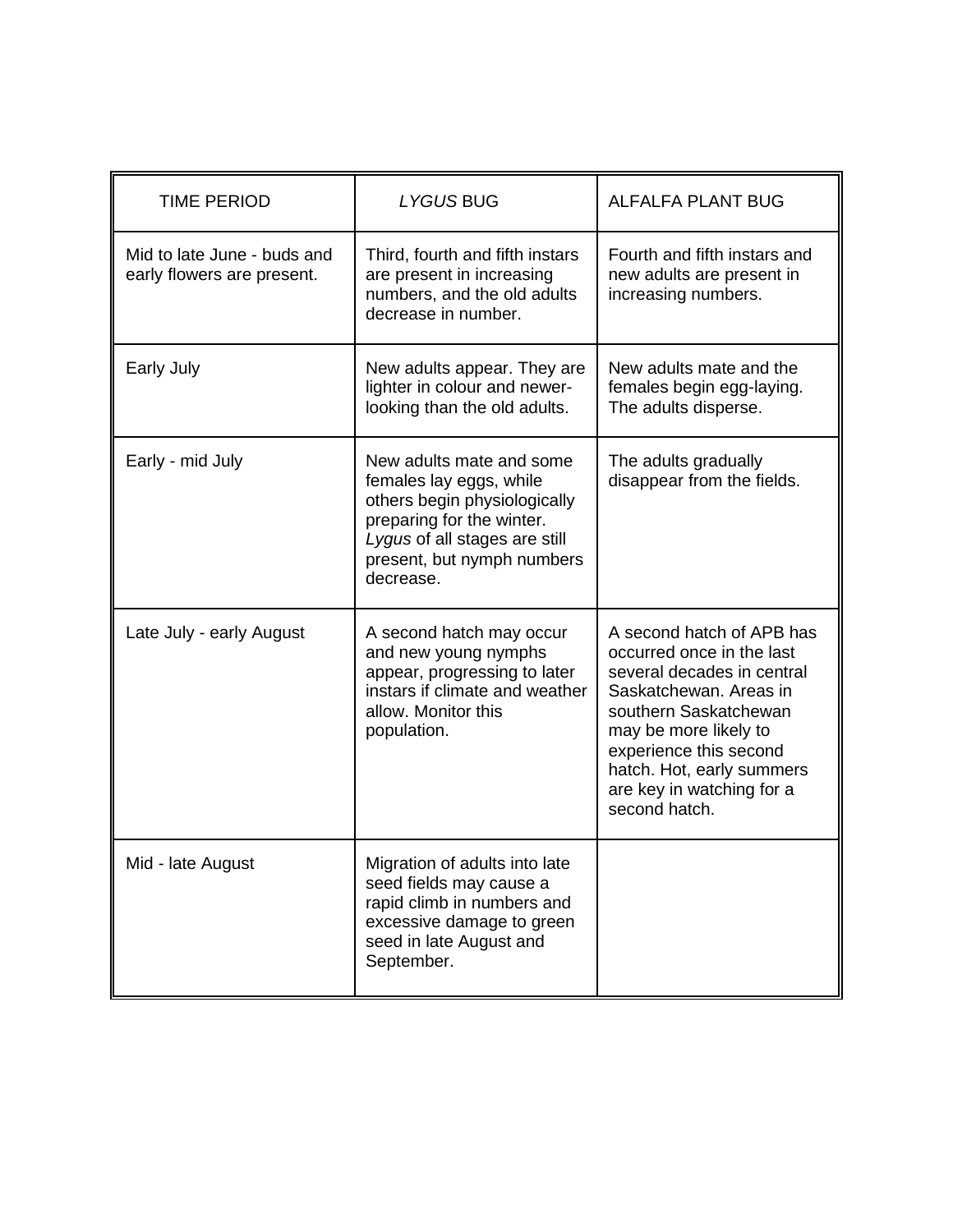# **CULTURAL CONTROL OF INSECT PESTS**

# **1. Burning Stubble and Debris**

Burning stubble and debris in the spring will help to control:

- alfalfa plant bug (APB)
- alfalfa weevil adults
- alfalfa seed chalcid
- other species that overwinter in the field

Burning also offers the benefit of field sanitation, destroying the crop disease reservoir in stubble and debris; another benefit is the immediate release of some nutrients to the crop. However, burning at the right time can present a challenge, since burning can be difficult to control, can set crop growth back and delay bloom, and can destroy organic material. Burning on an annual basis detracts from the soil improvement aspects of the alfalfa seed crop and is not recommended.

# **2. Cultivation**

Early spring cultivation to incorporate straw and stubble is an alternative to spring burning that decreases the level of alfalfa plant bug infestation. Cultivation can be either between-row, or broadcast. Alfalfa appears to be unharmed by the operation. Cultivation also removes winter annual and early germinating spring annual weeds, and levels pocket gopher mounds in the field.

# **3. Monitoring in May and June**

Monitoring is done using a 38 cm diameter sweep net and making five individual 180 degree walking sweeps at each field site, with at least one sampling site for every 10 acres. Insect numbers and stages are counted and tabulated, and the total number of *Lygus* + APB per individual sweep is thus calculated.

What will I see in May and June?

Insects expected in May and June in chronological order:

- beneficial ladybird beetles, damsel bugs and spiders are present
- *Lygus* adults migrate into fields and begin egg-laying
- APB eggs hatch, young nymphs begin feeding
- alfalfa weevil adults become active and begin egg-laying
- *Lygus* eggs hatch, young nymphs begin feeding
- alfalfa weevil eggs hatch and larvae begin feeding
- grasshoppers and aphids may be present
- *Lygus* and APB nymphs develop into new adults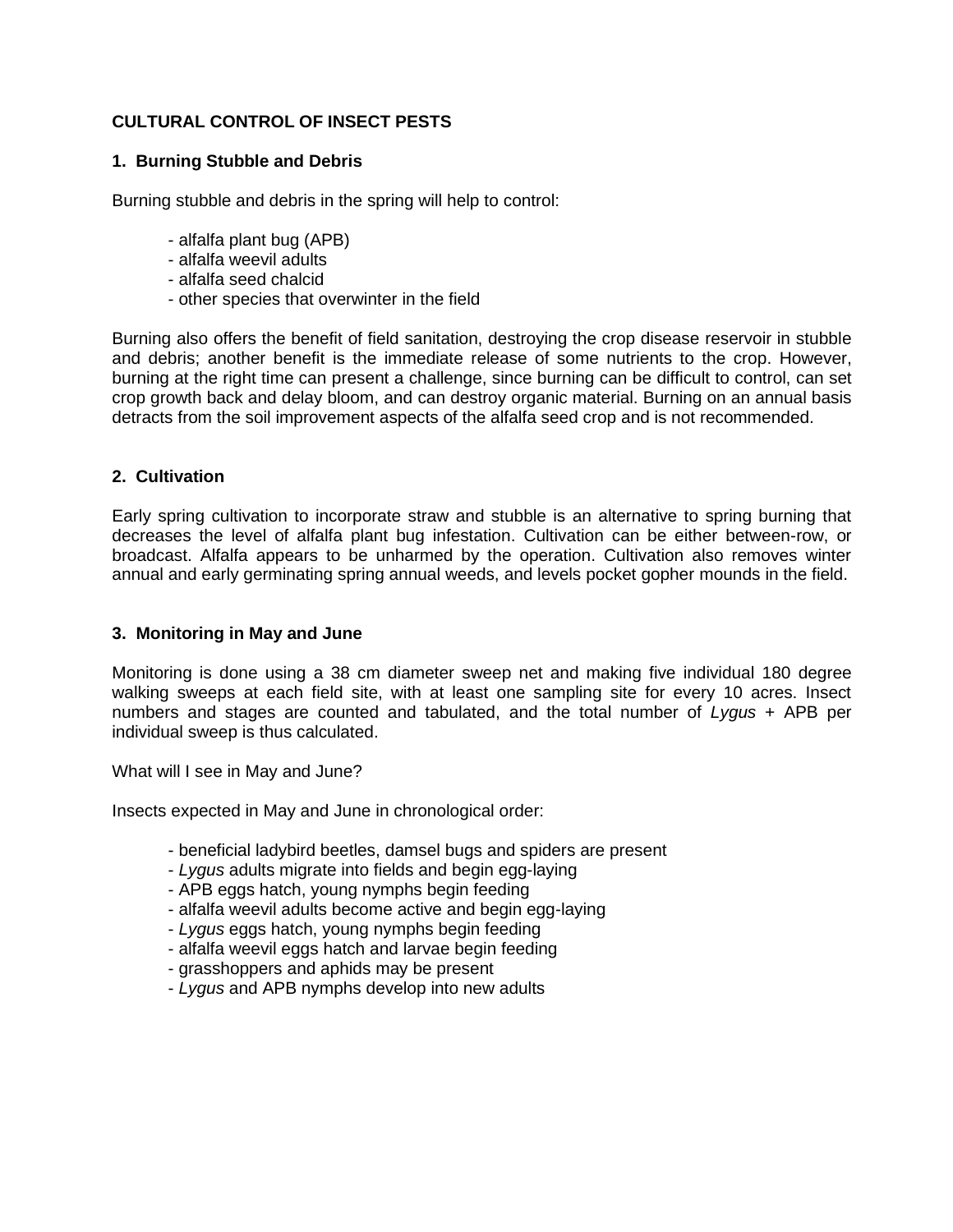# **4. Monitoring in July and August**

What will I see in July and August?

- *Lygus* and APB 4th / 5th instar nymphs, and new *Lygus* and APB adults appear
- APB adults decrease in number after egg-laying
- alfalfa weevil larvae peak feeding activity extends to mid-July
- second generation *Lygus* and APB eggs may hatch in south and central regions
- pea aphids and grasshopper numbers may build up
- populations of beneficial insects, including ladybird beetles, damsel bugs, lacewings, and spiders, build up; other beneficial insects, including big-eyed bugs and minute pirate bugs, are also present, as are parasitic wasps

# **INSECTICIDE TREATMENTS**

## **1. Pre-bloom Insecticide Treatment**

Generally, season-long control of insects in alfalfa seed can be achieved using pre-bloom insecticide application. This application must be timed to best control alfalfa weevil, *Lygus*, and alfalfa plant bug populations without affecting beneficial insects and pollinators. Check alfalfa seed fields with a sweep net.

Why would I use a pre-bloom insecticide treatment?

- if the numbers of insect pests exceed economic threshold levels for the region (estimated at 4 alfalfa plant bugs or 8 *Lygus* bugs per individual sweep in parkland Saskatchewan or a combination of 5 *Lygus* + alfalfa plant bugs)
- for alfalfa weevil, estimated at 20 25 larvae per individual (180 $^{\circ}$ ) sweep or when 35 - 50% of plant tips show damage

When do I apply this insecticide treatment?

- APB nymphs are in the 1st 4th instars
- 3rd instar *Lygus* nymphs are present, along with 1st / 2nd instar nymphs (the presence of 3rd instar nymphs indicates that the hatch is well underway and there are few eggs left to hatch); burned fields are generally in early bud stage, non-burned fields are in late bud stage

NOTE: The pre-bloom insecticide treatment can be detrimental to beneficial insects and pollinators such as bumble bees, solitary bee species, and honey bees. If insecticide application coincides with the bloom of narrow-leaved hawk's beard or dandelion:

- (a) use a chemical with a short residual period
- (b) avoid insecticide drift into non-target locations
- (c) spray in the evening after bees have stopped foraging

These practices will minimize the risk to beneficial insects and pollinators.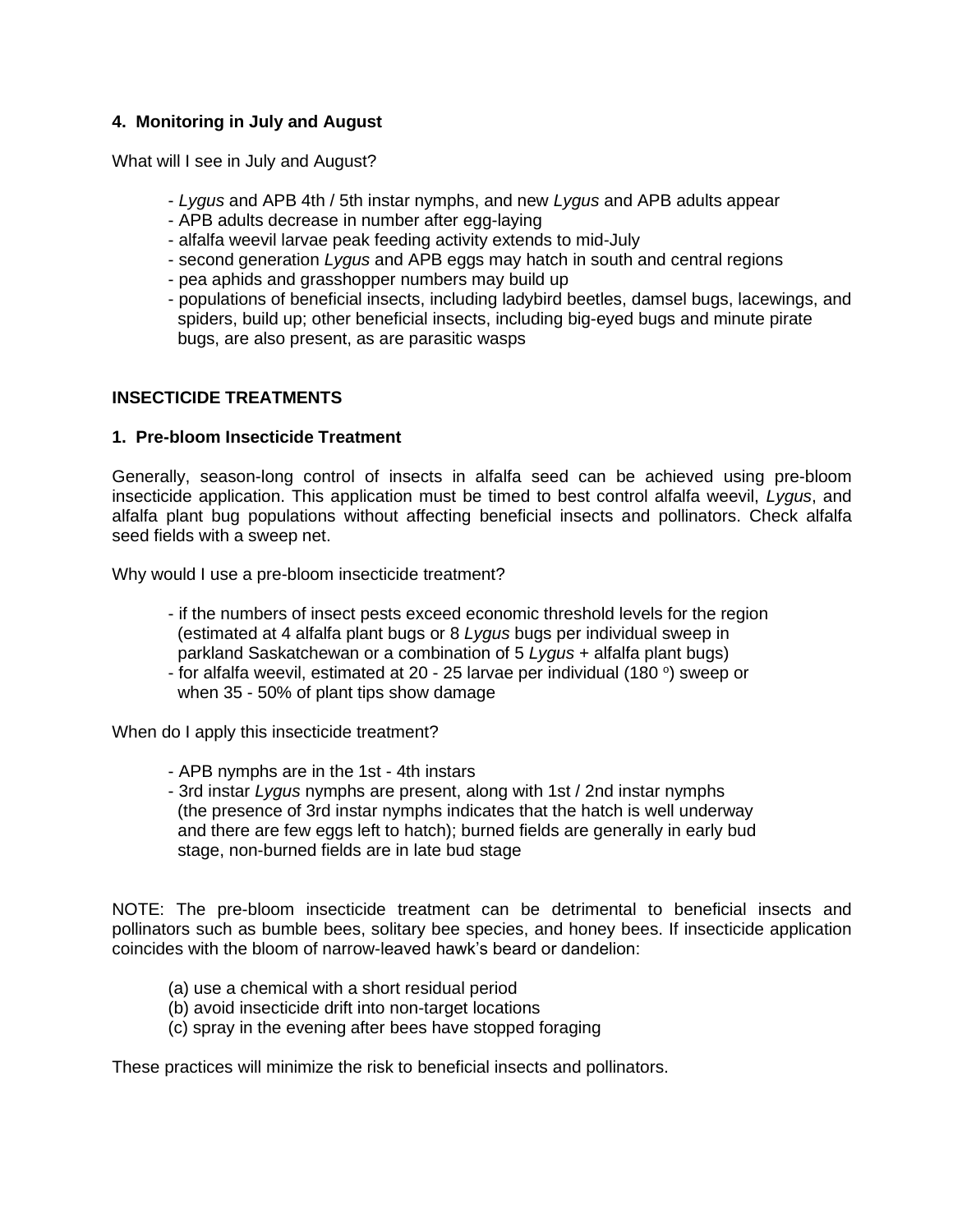## **2. Summer and Late Summer Insecticide Treatments**

If an insecticide application is needed during the bloom period, it must be selective for insect pest species and timed to cause the least harm to pollinators.

Why would I need to apply a summer insecticide treatment?

Generally, if an insecticide is used in the pre-bloom period, then further insecticide applications will not be needed. However, there can be situations when insect pest numbers during the prebloom monitoring period do not trigger the need for an insecticide application. In these instances, it is very important to continue to monitor the fields during July and August. A mid-season or late season economic infestation of alfalfa weevil, *Lygus*, and / or alfalfa plant bug is not common, but there is a possibility that insect pest numbers will exceed their damage thresholds. There are no firm damage thresholds for this time of year, since these situations rarely occur. The best advice is to monitor these fields and watch for damaged pods.

Alfalfa weevils can cause considerable damage to alfalfa seed fields throughout the prairies. Alfalfa weevils overwinter as adults in alfalfa stubble, and feed and lay eggs on young alfalfa stems. The small green alfalfa weevil larvae defoliate leaves, stems, and buds. Heavy foliar feeding by alfalfa weevil can cause decreased stand height and flower development. Alfalfa weevil larvae pupate in July, and the summer generation adults feed for a short period before seeking overwintering sites in the fall.

It is quite common to see an increase in *Lygus* bug numbers in the second or third week of July and up until the first two weeks of August; normally, the numbers will then drop. However, if midseason monitoring shows in excess of 8 *Lygus* bugs per individual sweep for more than two weeks, the crop is suffering from moisture stress, and the seed is young and milky, insects can cause damage to the seed crop.

Occasionally, late-blooming alfalfa seed fields can act as magnets for *Lygus* bug adults which are leaving cut hay fields or maturing fields of canola and grain in search of a new feeding ground prior to the onset of hibernation. These adult *Lygus* bug populations can reach very high numbers and can severely damage young green seed pods. Although there are no firm damage thresholds for these situations, levels of 15 *Lygus* bugs per individual sweep in green fields in late August have been seen to lead to alfalfa seed pod drop. Monitor these fields closely and watch for pod damage or pod drop.

Generally, alfalfa plant bug adults leave the fields in mid-July and are not seen again. However, in exceptional years, an abnormally early summer season will allow for the development of a full second generation of alfalfa plant bug, which may necessitate a second insecticide treatment.

In Saskatchewan, the pea aphid overwinters primarily in the egg stage on alfalfa and other perennial legumes. Depending on accumulation of heat units, there can be five or more generations per year. Small numbers of this overwintering population are present in spring and early summer, but the main part of the population migrates into Saskatchewan on air streams from southern areas of the continent, usually in mid-July.

Aphid populations can remain high until early to mid-August, when aphid crowding, plant quality decline, and increased predator and parasite numbers cause the development of winged aphids; these winged aphids then leave the fields and the populations crash. Inclement weather, especially heavy rain and high winds, can also cause aphid populations to decrease.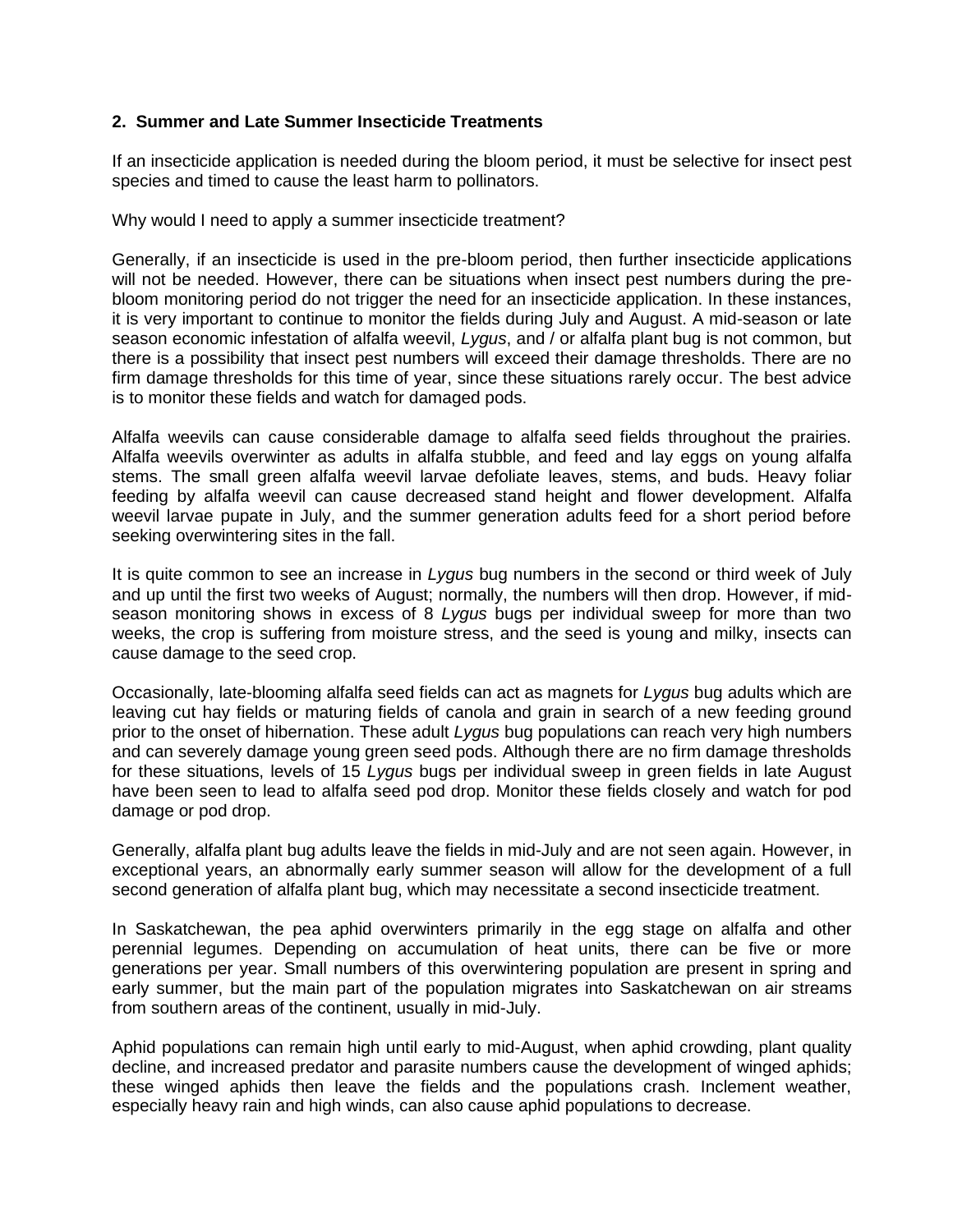Although pea aphid populations cause alfalfa seed loss infrequently, if migration into Saskatchewan occurs early in the season, and if weather conditions are optimal for aphid reproduction, populations may reach levels high enough to cause yield decline, especially if the crop is drought-stressed. Some growers believe that in certain years, pea aphid numbers warrant treatment. The damage threshold is about 200 pea aphids per individual sweep (this equates to about one quarter cup of pea aphids in the sweep net after 5 sweeps).

The pea aphid prefers to feed on field peas rather than alfalfa. Alfalfa seed producers in areas with few pea fields may experience more damage than those in areas with many pea fields. Likewise, growers in warmer, more southerly areas of the province may have greater pea aphid problems than growers in more northerly areas.

The alfalfa blotch leaf-miner is a small fly that lays its eggs in alfalfa leaves. The larvae feed inside the leaf and mine the leaf, giving it a flecked, mottled, or tunneled appearance. While this pest has been present in eastern Canada for over 30 years, it has recently been found in many parts of the prairies. The alfalfa blotch leaf-miner larval mines decrease alfalfa forage quality; to date their effect on alfalfa seed production is unknown.

Finally, grasshoppers are an occasional problem in alfalfa seed production. Grasshopper damage generally appears to be more severe when the alfalfa seed crop is thin, dry, and under environmental stress. A lush, thick, and healthy alfalfa seed field is able to support a grasshopper population with little damage. The Saskatchewan Ministry of Agriculture extension bulletin "Grasshopper Control" outlines grasshopper infestation ratings in detail for egg, nymph, and adult populations. A severe infestation is equivalent to 13 or more grasshoppers moving away as you take a step in the field. Often, grasshopper numbers will appear high on alfalfa leafcutting bee shelter access roads within the field, but on these roads and in open areas, numbers over 25 grasshoppers per step equate to a severe infestation.

When would I apply a summer insecticide treatment?

- *Lygus* bugs and APB are in 4th and 5th instar stage, and significantly exceed the early season damage threshold (estimated at 4 alfalfa plant bugs or 8 *Lygus* bugs per individual sweep in parkland Saskatchewan or a combination of 5 *Lygus* + alfalfa plant bugs), or
- 2nd generation *Lygus* bug hatch is well underway and exceeds the 8 per individual sweep early season damage threshold for more than a week, or
- when numbers of aphids (200 per sweep) or grasshoppers (a severe infestation might be 13 or more grasshoppers per step) warrant
- remember that a healthy, lush alfalfa crop can withstand much more damage than a drought-stressed crop

\_\_\_\_\_\_\_\_\_\_\_\_\_\_\_\_\_\_\_\_\_\_\_\_\_\_\_\_\_\_\_\_\_\_\_\_\_\_\_\_\_\_\_\_\_\_\_\_\_\_\_\_\_\_\_\_\_\_\_\_\_\_\_\_\_\_\_\_\_\_\_\_\_\_\_

| Order a sweep net directly from: | Mike Alderman                           |
|----------------------------------|-----------------------------------------|
|                                  | <b>Pro Metal</b>                        |
|                                  | 455 Henderson Drive                     |
|                                  | Regina, SK S4N 5W8                      |
|                                  | tel (306) 525-6710 / fax (306) 525-5434 |
|                                  | Cost $$85.95 + taxes + shipping$        |